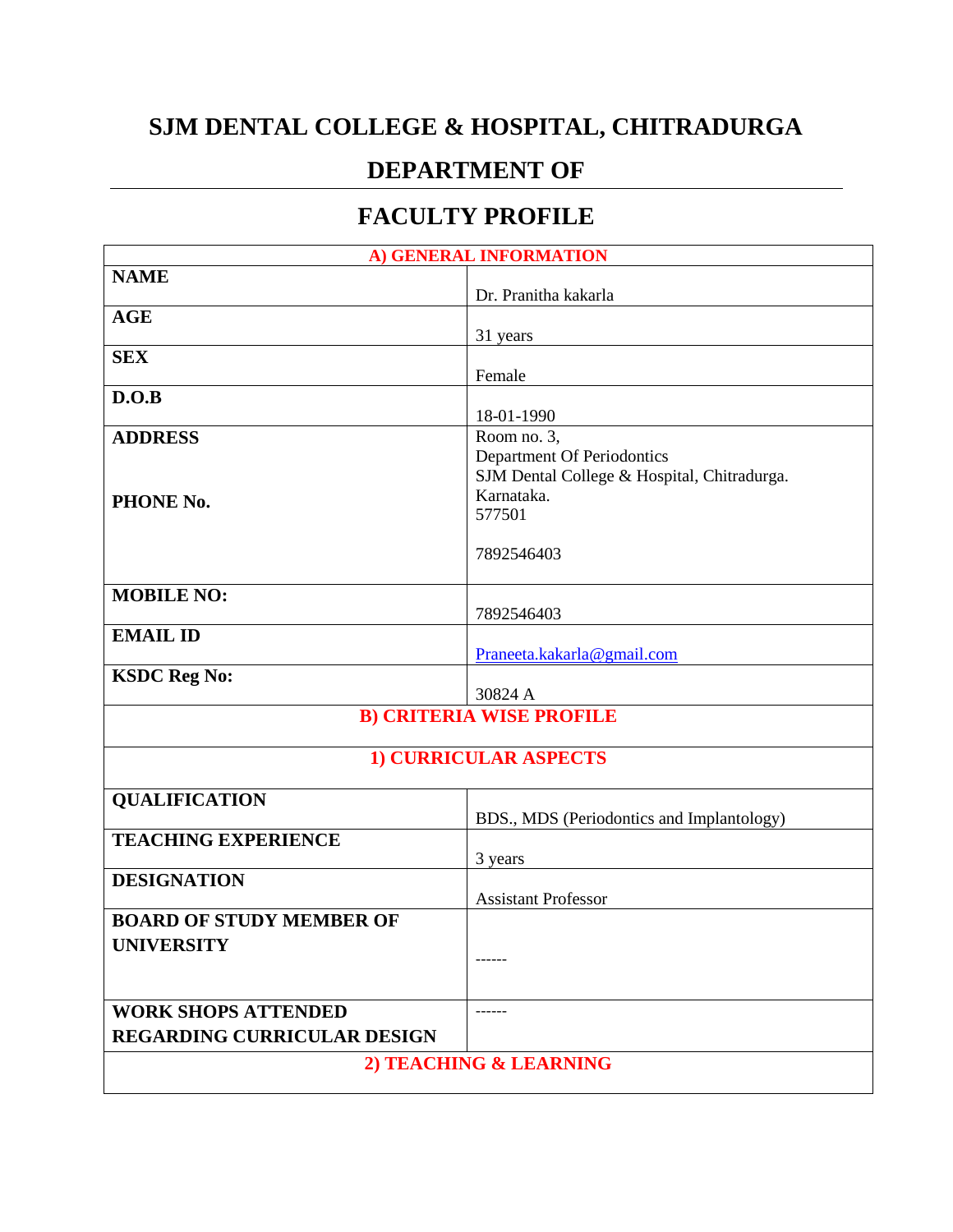| <b>TEACHING LESSON PLAN</b>                                    |  | Copy Enclosed                                                                                                                                                                                              |
|----------------------------------------------------------------|--|------------------------------------------------------------------------------------------------------------------------------------------------------------------------------------------------------------|
| <b>TEACHING DIARY</b>                                          |  |                                                                                                                                                                                                            |
|                                                                |  | Copy Enclosed                                                                                                                                                                                              |
| <b>FACULTY DEVELOPMENTPROGRAMMES</b>                           |  |                                                                                                                                                                                                            |
| & WORKSHOP ATTENDED REGARDING<br><b>TEACHING AND LEARNING.</b> |  | Attended workshop on "Basic course on<br>education methodology - Level 1"<br>organised by RGUHS on 24 <sup>th</sup> and 25 <sup>th</sup><br>Sep 2019.                                                      |
|                                                                |  | Attended workshop on DCI Regulations                                                                                                                                                                       |
|                                                                |  | on "Curbing the menace of Ragging" on                                                                                                                                                                      |
|                                                                |  | 16-10-2019 at SJMDCH                                                                                                                                                                                       |
|                                                                |  | 3) RESEARCH CONSULTANCY & EXTENSION                                                                                                                                                                        |
| <b>MAIN DISSERTATION</b>                                       |  |                                                                                                                                                                                                            |
|                                                                |  | Evaluation of salivary Interleukin 1 receptor<br>antagonist, Granzyme B and Alpha-fetoprotein in<br>patients with and without chronic periodontitis and<br>type 2 Diabetes Mellitus - An exploratory study |
| <b>LIBRARY DISSERTATION</b>                                    |  | <b>LOCAL DRUG DELIVERY</b>                                                                                                                                                                                 |
| <b>NO. OF SCIENTIFIC PUBLICATIO</b>                            |  |                                                                                                                                                                                                            |
| <b>NS</b>                                                      |  |                                                                                                                                                                                                            |
| International -                                                |  |                                                                                                                                                                                                            |
|                                                                |  |                                                                                                                                                                                                            |
| <b>National</b> -<br>$\Box$                                    |  |                                                                                                                                                                                                            |
|                                                                |  |                                                                                                                                                                                                            |
| Pubmed -                                                       |  |                                                                                                                                                                                                            |
| <b>NATIONAL &amp; INTERNATIONAL</b>                            |  |                                                                                                                                                                                                            |
| PUBLICATIONS, CITATION                                         |  |                                                                                                                                                                                                            |
|                                                                |  |                                                                                                                                                                                                            |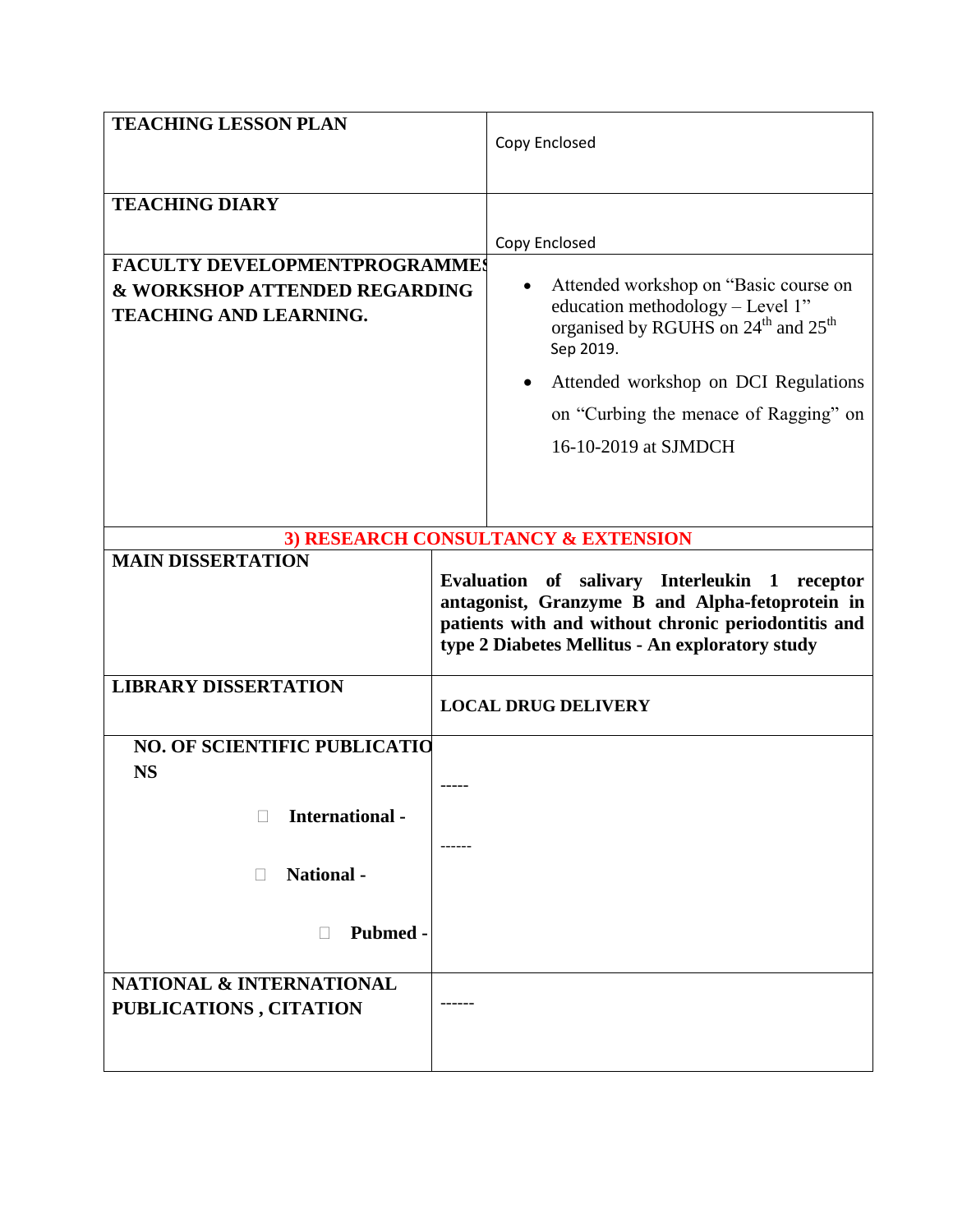| <b>WORKSHOPS ATTENDED</b> |                                                                                                                                                                                                                                                |
|---------------------------|------------------------------------------------------------------------------------------------------------------------------------------------------------------------------------------------------------------------------------------------|
|                           | Attended hands on course on "Basic & advanced"<br>cardiac life support courses" at St. Johns<br>Medical College, Bangalore in Sep 2015 and<br>AHA certified.                                                                                   |
|                           | Attended CDE programme with hands on course<br>on "Curing the Composite the right way" held at<br>AECS Maaruti Dental College, Bangalore on<br>$31st$ March 2017.                                                                              |
|                           | Attended CDE programme on "Maintenance of<br>oral hygiene" held on AECS Maaruti college of<br>dental science Bangalore.                                                                                                                        |
|                           | Attended ISP colloquium 2017 - "Aesthetic<br>Periodontics" organised by GDCRI and BAP<br>under ISP, held at GDCRI, Bangalore. (by Prof<br>Jung-Chul Park and Prof Sudhindra Kulkarni)                                                          |
|                           | Attended hands on training and workshop on<br>"Comprehensive Implant Training" at Indian<br>Dental Education Academy, Chennai in October<br>2017 under Dr. Munirathnam Naidu.                                                                  |
|                           | Attended CDE programme with hands -on<br>course on "Cardiopulmonary Resucitation and<br>other basic life support skills in dentistry" On<br>$12^{\text{th}}$<br>December 2018, organized by IDA<br>Chitradurga branch and SJMDCH, Chitradurga. |
|                           | Attended hands-on workshop On "Art and<br>Science of Aesthetic Dentistry-Veneers" on 26 <sup>TH</sup><br>FEB 2020 at SJMDCH, Chitradurga.                                                                                                      |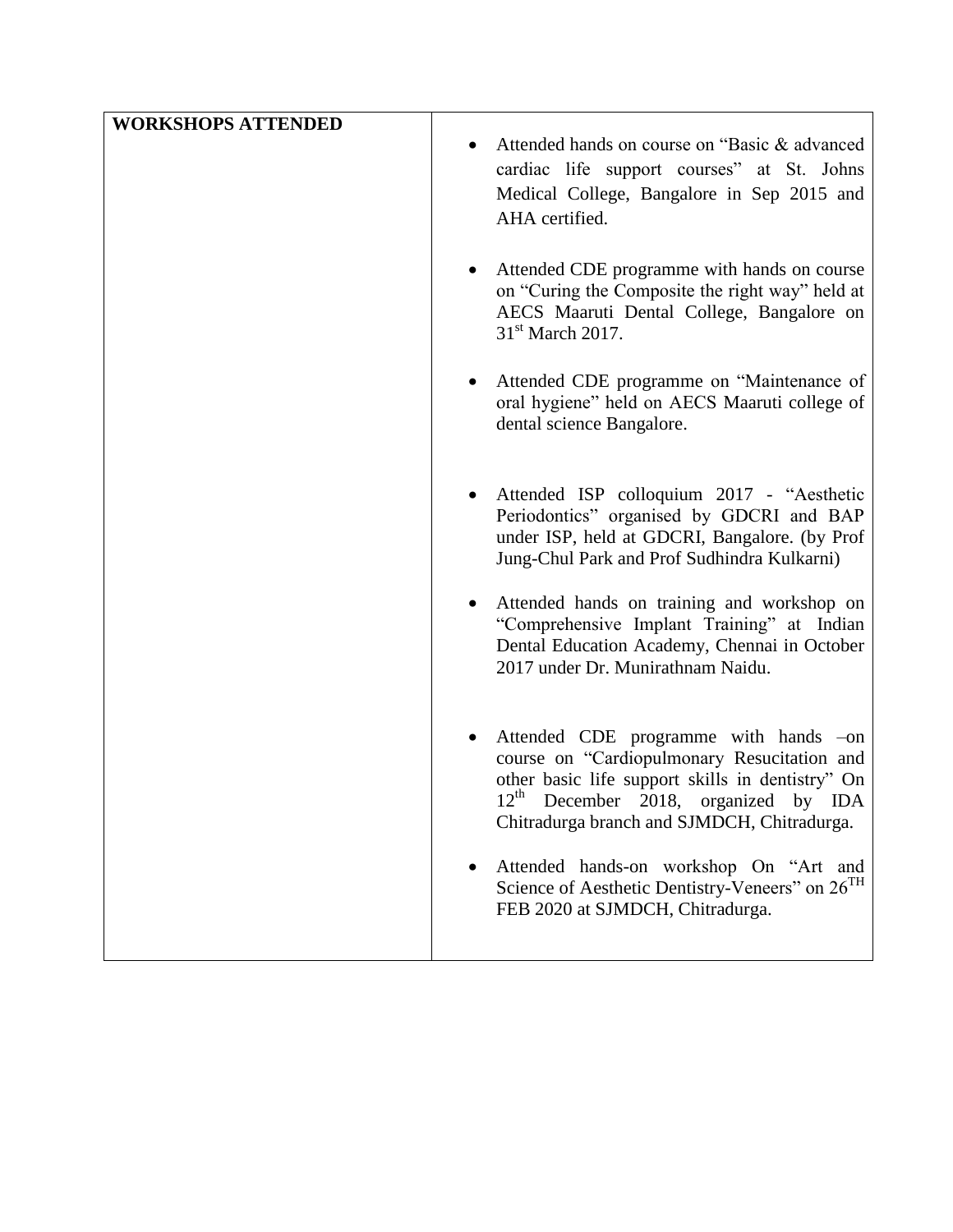| <b>CONFERENCES ATTENDED</b><br><b>REGARDING RESEARCH</b><br><b>METHODOLOGY</b> | Attended "Statistical Methods in Behavioral<br>Research" conducted at NIMHANS, Bangalore<br>in Sep 2015<br>Attended "Research methodology,<br>epidemiology and biostatics workshop"<br>Conducted by SJM Dental college and Hospital,<br>Chitradurga on 23 <sup>rd</sup> Jan 2019                                                                                                                                                    |
|--------------------------------------------------------------------------------|-------------------------------------------------------------------------------------------------------------------------------------------------------------------------------------------------------------------------------------------------------------------------------------------------------------------------------------------------------------------------------------------------------------------------------------|
| SPECIALITY CONFERENCES                                                         | Attended 40 <sup>th</sup> ISP National Conference held at<br>Hyderabad, in Oct 2015<br>Attended 15 <sup>th</sup> ISP National PG Convention at<br>Bhubaneswar in March 2016<br>Attended 41 <sup>st</sup> ISP National Conference held at<br>Nagpur from 21 <sup>st</sup> to 23 <sup>rd</sup> Oct 2016<br>Attended Scientefic lecture on "current Opinions"<br>in Management of Biofilm & Periodontal<br>diseases" at Bangalore 2016 |
|                                                                                | Attended 44 <sup>th</sup> ISP National Conference held at<br>Bangalore from 8 <sup>th</sup> -10 <sup>th</sup> Nov 2019                                                                                                                                                                                                                                                                                                              |
| <b>GUEST LECTURE OR SPEAKER</b>                                                |                                                                                                                                                                                                                                                                                                                                                                                                                                     |
| <b>RESEARCH PROJECTS</b>                                                       |                                                                                                                                                                                                                                                                                                                                                                                                                                     |